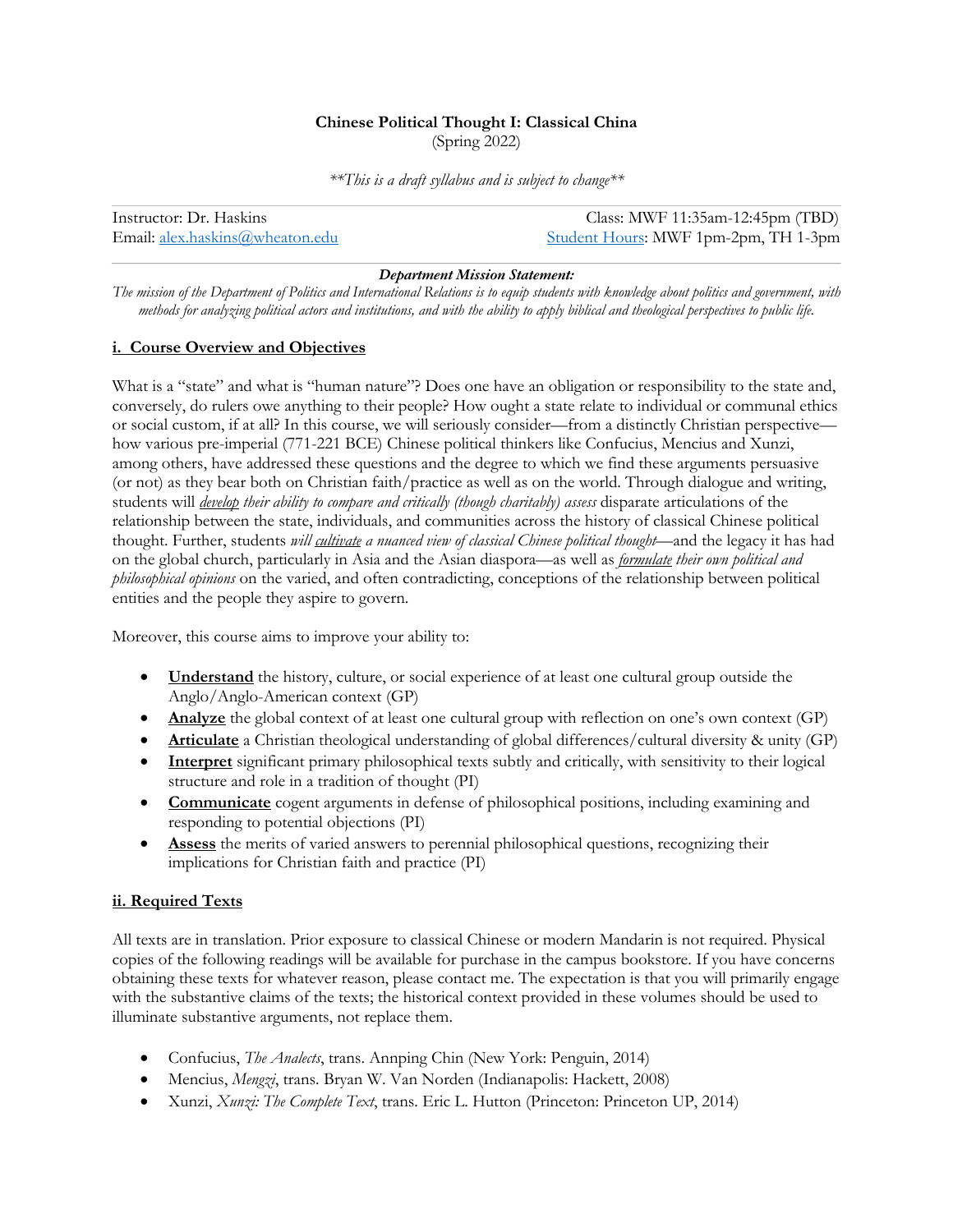### **iii. Assignments, Grading, and Policies**

# **Attendance and Participation 25 %**

Regular class attendance, active discussion posting, and active in-class participation facilitate the successful comparison and assessment of the concepts, schools of thought, institutions, and figures encountered in this course. Thus, attendance, discussion posts, and participation in class are mandatory. Absences due to personal emergencies, illness, or other legitimate causes will be excused with advanced notice and proper documentation, where applicable. Good participation reflects quantity *and* quality of in- and out-of-class comments. Students are expected to come to class with texts readily available, having done the reading and having prepared for respectful and substantive discussion. Laptops are allowed only for course-related activities; other observed activities will result in a grade reduction. I am available for any student wishing to discuss methods for engaging more effectively in class discussion. Additionally, students must complete discussion posts that require them to select quotes that best exemplify various non-Western thinkers' conceptions of, and arguments concerning, politics and/or ethics (50-75 words) and to defend those choices against competing alternatives (less than 150 words), which then form the basis for in-class discussion. In composing their posts, students must be attuned to the historical, cultural, and social perspective of the authors under discussion. Discussion posts will be due via Schoology by midnight the day of class.

*Class Attendance/Participation*: 15% *Schoology Discussion Posts*: 10%

### **Short Essays 30 % 30 %**

The short analysis essays and reflection essay assignments serve as a written means for students to demonstrate their ability to compare aspects of an author's thought or to compare thinkers in the course on a given theme. They are also intended to help students develop their writing skills for the longer essay. There will be two short analysis and reflection essays this term, each worth 15% of your grade and due in weeks 4 and 10. The essay portion requires students to interpret significant primary philosophical texts subtly and critically, with sensitivity to (1) their logical structure, (2) their role in a tradition of thought, and (3) in light of the availability of sources to the thinker/China's long commentary tradition. The reflection portion requires students to reflect on how hospitality, patience, humility, and/or charity informed their assessment of the thinker in question. A prompt will be sent out the week before it is due. Essays should be 1000 words and the reflection for the second essay should be roughly 500 words. Both parts of the assignment should be doubled-spaced, 12pt font, normal margins and should answer the prompt(s). See below for the plagiarism policy and the late policy.

*Short Essay 1*: 10% *Short Essay 2 & Reflection Essay*: 20%

## **Long Essay 45 %**

The long essay is intended to give students an opportunity to demonstrate their ability to critically, yet charitably, assess course readings. The longer essay requires students both to (1) assess the merits of a thinker's perspective on a perennial question related to government, society, ethics, or war and to (2) assess how a course thinker's views on their chosen topic may or may not align with a biblical view of the topic, given cultural similarities and/or differences. This will involve substantial analysis of textual evidence for one's argument as well as engagement with contending evidence from multiple texts in the course. Assignments should be 2000 words (double-spaced, 12pt font, normal margins) and should answer the prompt. The long essay will be due during week 15. It must be original work from the student; plagiarism is not tolerated under any circumstance and will result in failure on the assignment and possibly failure in the course or further College sanctions. If students are unclear on what constitutes plagiarism, they should consult the Student Handbook and Community Covenant. A one-page prospectus with a thesis paragraph and potential supporting evidence (with citations) will be due with your final essay. Students will bring their prospectuses to class and review each other's developing arguments before the essays are due. I will provide essay prompts a week in advance of the prospectus class. Also, I will provide a sheet for the prospectus review. Students must answer all parts of the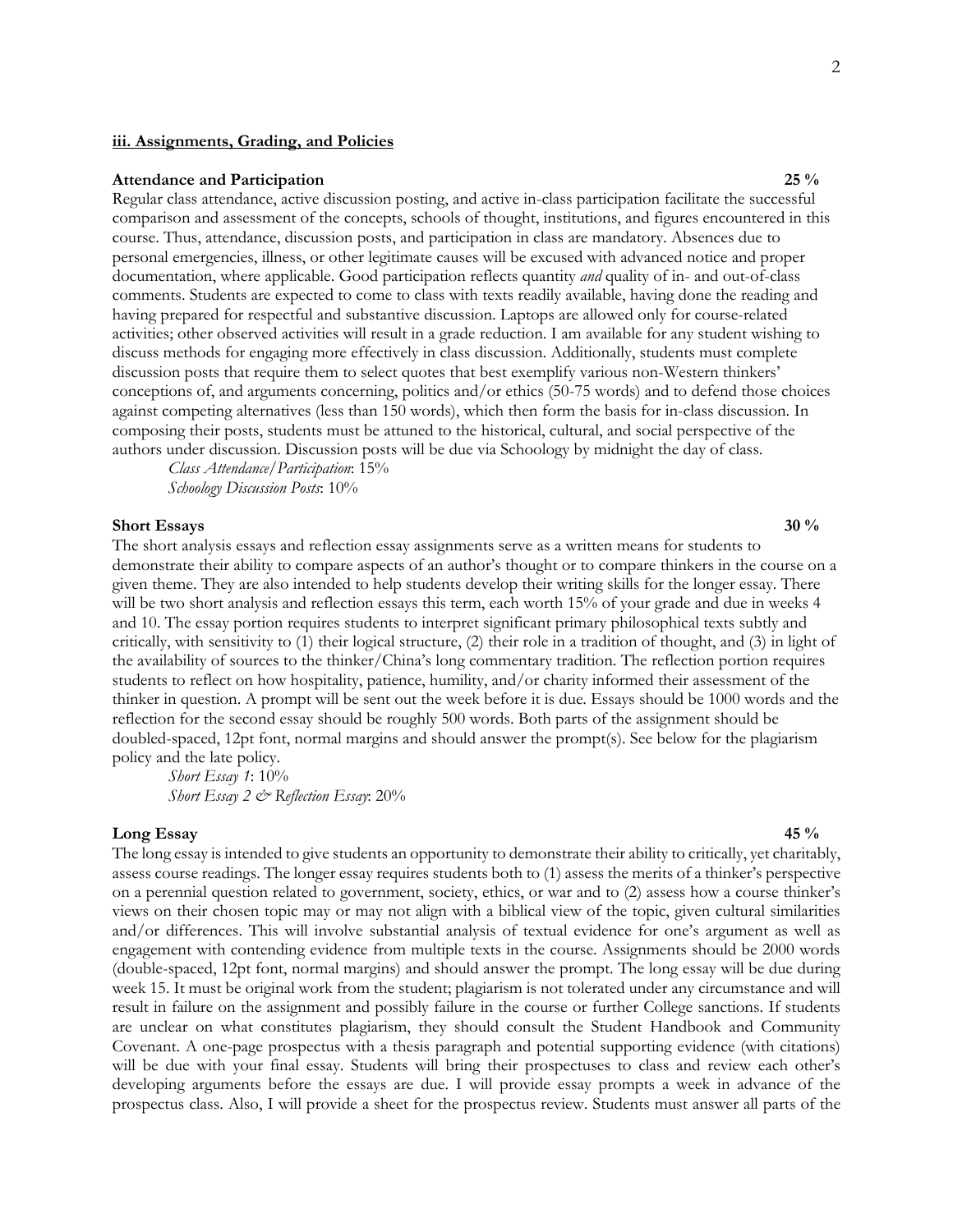prospectus review sheet and give their responses to their partner. Final drafts of papers must be uploaded to Schoology the day they are due with the prospectus review comments included at the end of the paper. I will not read drafts of papers, but I am willing to discuss essay ideas. Late assignments will be reduced by one-third a letter grade (e.g. from a B+ to a B) for every day past the due date and will no longer be accepted after three days.

*Long Essay Prospectus*: 10% *Long Essay w/ Feedback Sheet*: 35%

## **iv. General Policies and Information**

## **Confidentiality and Mandatory Reporting**

As an instructor, one of my responsibilities is to help create a safe learning environment on our campus. I also have a mandatory reporting responsibility related to my role as a faculty member. I am required to share information regarding sexual misconduct or information about a crime that may have occurred on Wheaton College's campus with the College. Confidential resources available to students include Confidential Advisors, the Counseling Center, Student Health Services, and the Chaplain's Office. More information on these resources and College Policies is available at www.wheaton.edu/sexualassaultresponse.

## **COVID-Safe Classrooms**

In accordance with the Wheaton College Face Covering Policy and *COVID Safe, Thunder Strong Commitment* signed by each student and faculty member, CDC-approved face coverings and social distancing are required while attending class. Failure to comply with wearing a face covering, wearing the required wristband, or social distancing will result in dismissal from the class session and an unexcused absence. Multiple violations can lead to dismissal from the class. If a student falls ill, they ought to notify me immediately and quarantine. Such students will still need to complete quizzes, discussion posts, and exams on time (remotely), to the best of their ability. If students become too ill to work, grading will be adjusted accordingly.

## **Inclusive Language**

As per the faculty rules, I expect students to use gender inclusive language for human beings.

### **Learning and Accessibility Services**

Wheaton College is committed to providing reasonable accommodations for students with documented learning differences, physical or mental health conditions that qualify for accommodations under the ADA. Any student needing academic adjustments is requested to contact the Learning and Accessibility Services Office as early in the semester as possible. To contact LAS, please email las@wheaton.edu or call 630.752.5615. If you already have an accommodation letter, I am available to discuss how to implement the accommodation.

### **Writing Center**

Writing Center: The Writing Center is a free resource that equips undergraduate and graduate students across the disciplines to develop effective writing skills and processes. This academic year, the Writing Center is offering online appointments only. Learn more about online consultations for undergraduates and graduate students, and make an appointment.

### **v. Tips for Success**

In my experience, students who follow these tips tend to do well. I encourage you to heed them.

- *Finish the reading at least 24 hours before it is due*. For example, finish Wednesday's class reading by Tuesday morning. This will require time management, but it allows more time for reflection.

- *Take notes as you read, in the text*. This will allow you to track your reactions to the readings and think (ahead of class) about intriguing or puzzling passages.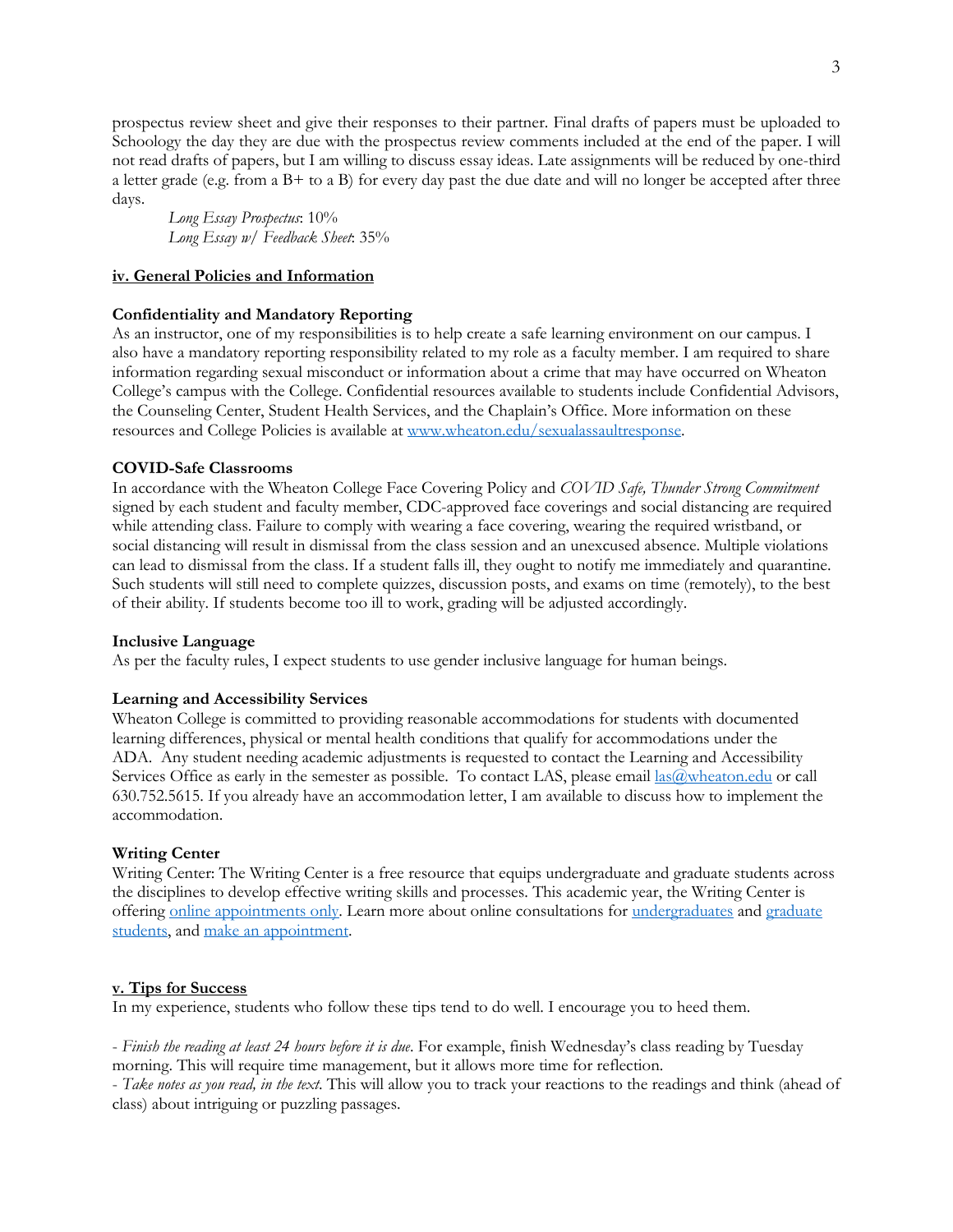- *Come to office hours*. I do not bite. I am invested in you succeeding in this course.

- *Talk with your peers about the readings outside of class*. It helps you process and vocalize your views on the text(s) in preparation for class discussion.

- *Map out the "A-L-E" (Argument-Logic-Evidence) of the text before, during, and after class*. Your reproduction of the "A-L-E" of class texts helps enrich both our class discussion and your written assignments.

- [For any writing assignment] *Outline your argument—section by section, paragraph by paragraph*. If you cannot justify why a section or paragraph should be included in the writing assignment, do not include it.

### **vi. Reading Schedule**

Assignments listed under each day are *due for that day*.

|                                                                                                                                                                                      | [Pages of Reading]       |
|--------------------------------------------------------------------------------------------------------------------------------------------------------------------------------------|--------------------------|
| Week One<br>M (1/10): Goldin, The Art of Chinese Philosophy (ch. 2)<br>Recommended: Goldin, The Art of Chinese Philosophy (introduction, ch. 1)<br>*Complete Pre-Assessment Surveys* | $\lceil$ ~23]            |
| W (1/12): Confucius, Analects Books 1-2                                                                                                                                              | $\lceil 24 \rceil$       |
| F (1/14): Confucius, Analects Books 3-4                                                                                                                                              | $\lceil 33 \rceil$       |
| Week Two<br>$M(1/17)$ : <b>NO CLASS (MLK DAY)</b>                                                                                                                                    |                          |
| W (1/19): Confucius, Analects Books 5-6                                                                                                                                              | $\lceil$ ~39]            |
| F (1/21): Confucius, Analects Books 7-8                                                                                                                                              | $\lceil 32 \rceil$       |
| Week Three<br>M (1/24): Confucius, Analects Books 9-10                                                                                                                               | $\left[ \sim 32 \right]$ |
| W (1/26): Confucius, Analects Books 11-12                                                                                                                                            | $\lceil$ ~36]            |
| F (1/28): Confucius, Analects Book 13                                                                                                                                                | $\lceil$ ~22]            |
| Week Four<br>M (1/31): Confucius, Analects Book 14                                                                                                                                   | $\lceil$ 29\rceil        |
| W (2/2): Confucius, <i>Analects</i> Book 15<br>Ivanhoe & Van Norden, Readings in Classical Chinese Philosophy pp. 47-54<br><b>SHORT ESSAY 1 PROMPTS OUT</b>                          | $\lceil 20 \rceil$       |
| F (2/4): Goldin, The Art of Chinese Philosophy (ch. 3)                                                                                                                               | $\left[\sim\!25\right]$  |
| <b>Week Five</b><br>M (2/7): Mozi, The Mozi "Universal Love" I-II-III                                                                                                                | $\lceil \sim 35 \rceil$  |
| W (2/9): Mozi, The Mozi "Condemning Offensive Warfare" I-II-III                                                                                                                      | $\lceil 32 \rceil$       |
| F (2/11): Mozi, The Mozi "Against the Confucians II"<br>** SHORT ESSAY 1 (ON CONFUCIUS) DUE BEFORE CLASS**                                                                           | $\left[\sim\!21\right]$  |

Week Six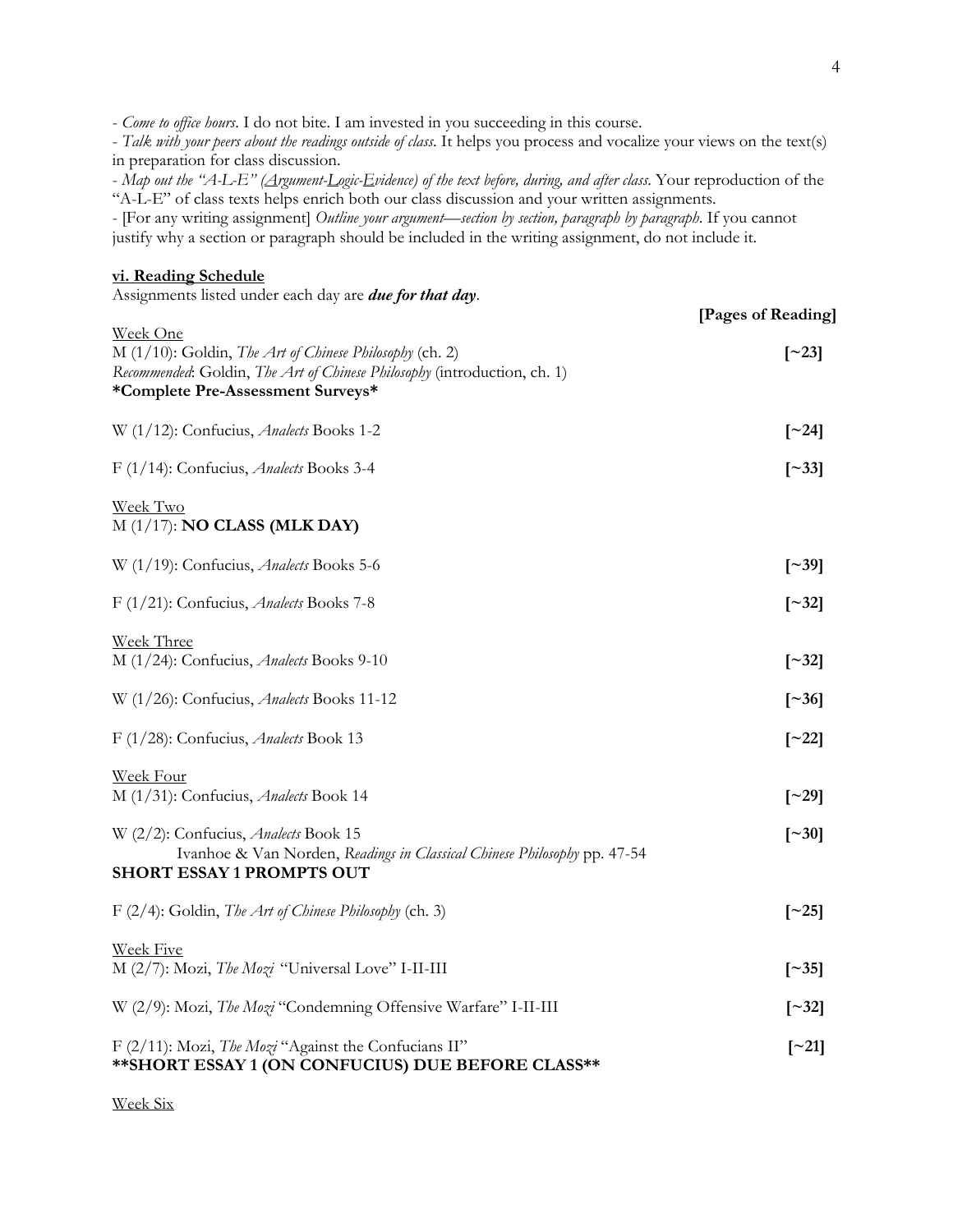| $M$ (2/14): Goldin, The Art of Chinese Philosophy (ch. 4)                                     | $\lceil 27 \rceil$       |
|-----------------------------------------------------------------------------------------------|--------------------------|
| W (2/16): Mencius, Mengzi Book 1 (A&B)                                                        | $\left[ \sim 32 \right]$ |
| F (2/18): Mencius, Mengzi Book 2 (A&B)                                                        | $\lceil$ ~30]            |
| <b>Week Seven</b><br>M (2/21): NO CLASS (PRESIDENT'S DAY)                                     |                          |
| W (2/23): Mencius, Mengzi Book 3 (A&B)                                                        | $\lceil 25 \rceil$       |
| F (2/25): Mencius, Mengzi Book 4 (A&B)                                                        | $\lceil 28 \rceil$       |
| <b>Week Eight</b><br>M (2/28): Mencius, Mengzi Book 5 (A&B)                                   | $\lceil 28 \rceil$       |
| W $(3/2)$ : Mencius, Mengzi Book 6 (A&B)                                                      | $\lceil 29 \rceil$       |
| F (3/4): Mencius, Mengzi Book 7 (A&B)<br><b>SHORT ESSAY 2 PROMPTS OUT</b>                     | $\lceil 29 \rceil$       |
| <b>Week Nine</b><br>M (3/7): NO CLASS (SPRING BREAK)                                          |                          |
| $W(3/9)$ : NO CLASS (SPRING BREAK)                                                            |                          |
| $F(3/11)$ : NO CLASS (SPRING BREAK)                                                           |                          |
| Week Ten<br>M (3/14): Goldin, The Art of Chinese Philosophy (ch. 6)                           | $\left[\sim\!24\right]$  |
| W (3/16): Zhuangzi, Zhuangzi Chapters 1-2                                                     | $\lceil$ ~19]            |
| F (3/18): Zhuangzi, Zhuangzi Chapters 3-7<br>** SHORT ESSAY 2 (ON MOZI/MENGZI) DUE IN CLASS** | $\left[ \sim 34 \right]$ |
| <b>Week Eleven</b><br>M (3/21): Zhuangzi, Zhuangzi Chapters 8-10, 14, 17                      | $\left[\sim19\right]$    |
| W (3/23): Zhuangzi, Zhuangzi Chapters 19-20, 22                                               | $\left[\sim16\right]$    |
| F (3/25): Goldin, The Art of Chinese Philosophy (ch. 8)                                       | $[\sim]32]$              |
| <b>Week Twelve</b><br>M (3/28): Xunzi, <i>Xunzi</i> Chapters 1-4                              | $\left[\sim31\right]$    |
| W (3/30): Xunzi, <i>Xunzi</i> Chapters 5-8                                                    | $\lceil 236 \rceil$      |
| F (4/1): Xunzi, <i>Xunzi</i> Chapters 9-10                                                    | $\left[\sim31\right]$    |
| <b>Week Thirteen</b><br>M (4/4): Xunzi, <i>Xunzi</i> Chapter 11                               | $\left[\sim18\right]$    |